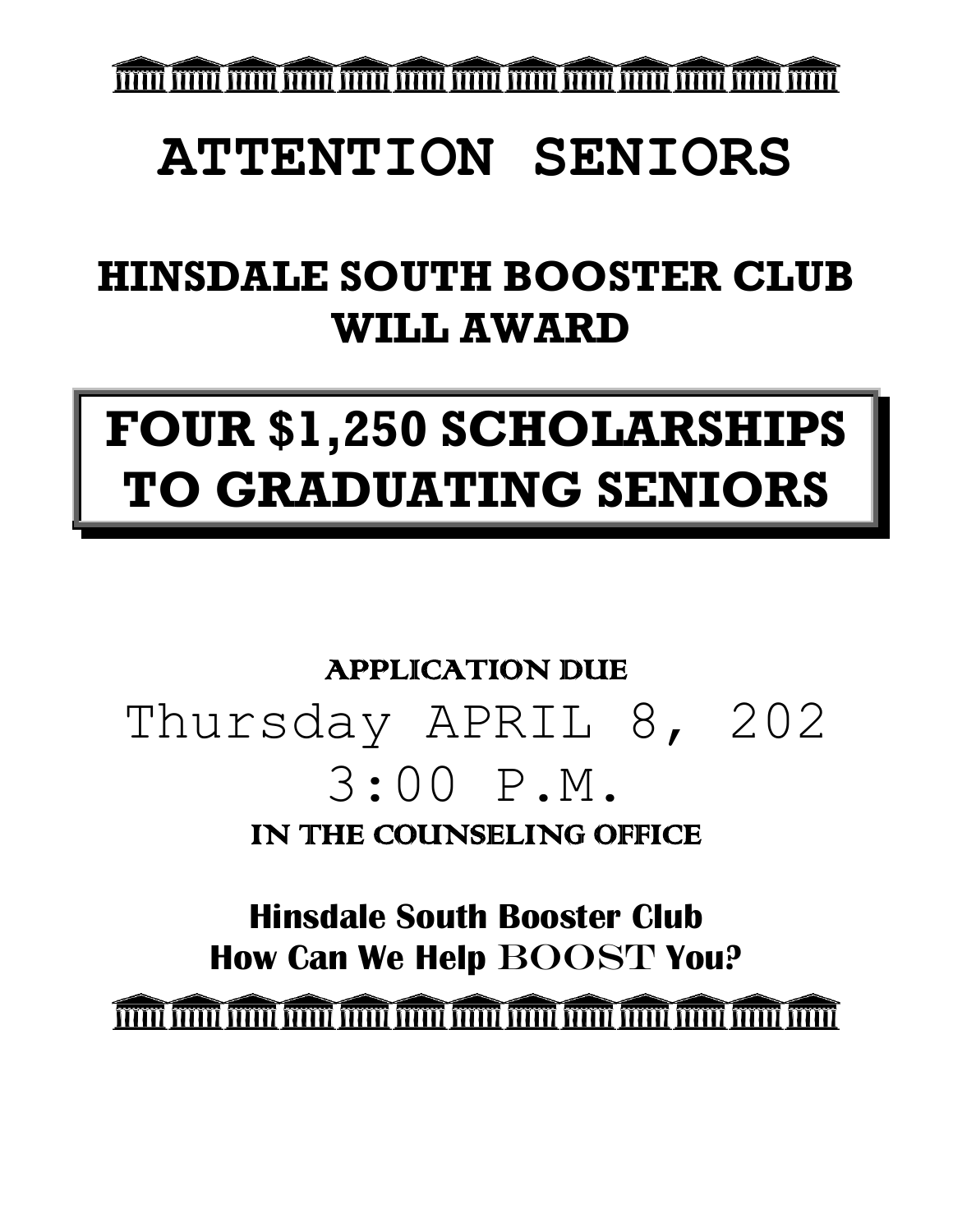

 Hinsdale South Booster Club **7401 S. Clarendon Hills Road • Darien, IL 60561**

January 2021

Dear Senior:

As is tradition at Hinsdale South High School, the Booster Club would like to invite senior students intending to further their education, to apply for one of four continuing education scholarships. These scholarships, named for Renee Kenny and Steve Kirin, are to be used for expenses incurred at any post secondary education school. **There will be four \$1,250 awards for graduating**  seniors. A selection committee, appointed by the Board of Directors of the Booster Club, will determine the recipients. Parents or relatives of graduating seniors will not be allowed to serve on this committee.

The scholarship award must be used to pay educational expenses (e.g. tuition, books, fees, room & board, supplies, etc**.). Disbursement of funds will be made after submission of cancelled checks or receipts for legitimate educational expenses.** The scholarship winners will be reimbursed up to \$1,250.00.

**Please read the attached instructions, complete the application and return to the Counseling Office by 3:00 p.m. on Thursday, April 8, 2021.** All applications will have the student's name removed and a code assigned prior to submission to the selection committee. Scholarship winners will be announced in May at the Senior Awards Assembly. Remember, **late applications will not be considered.**

**GOOD LUCK!**

**Sincerely, HINSDALE SOUTH BOOSTER CLUB**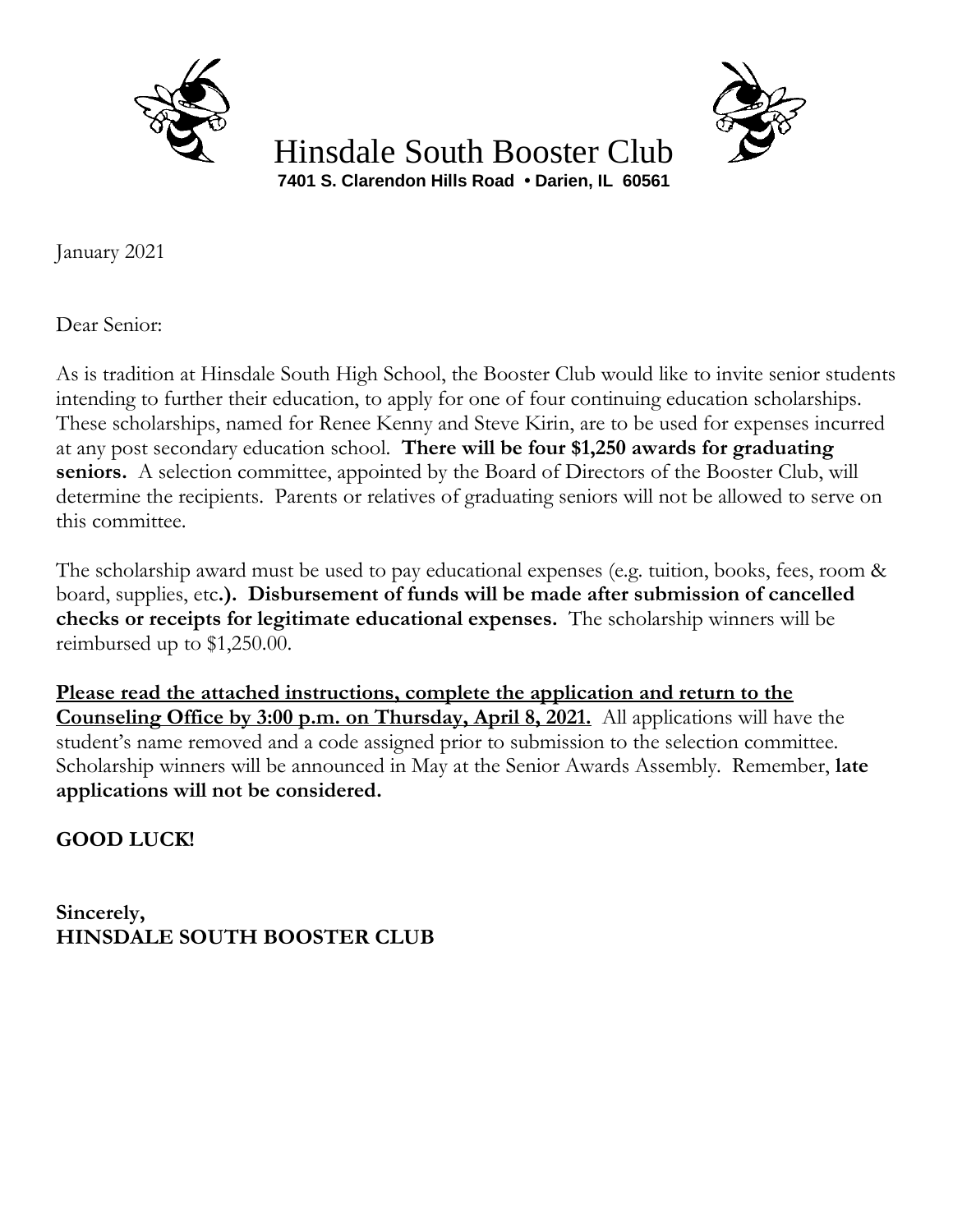### Application for the 2021 RENEE KENNY and STEVE KIRIN SCHOLARSHIP Awarded By **THE HINSDALE SOUTH BOOSTER CLUB**

Please read all instructions carefully:

- Please complete the information at the bottom of this form. PRINT LEGIBLY!
- Your essay responses must be typed and limited to a single sheet of paper (front side only). No handwritten essays will be accepted. **Please do not type your name on the essay or identify yourself in the body of the essay.**
- Please staple your typed essay and Essay Publication/Website Permission Form to this application and place in an envelope labeled **BOOSTER CLUB SCHOLARSHIP APPLICATION** and drop it off in the Counseling Office between March 15, 2021, and April 8, 2021. All applications must be submitted **by Thursday, April 8, 2021, at 3:00 p.m**. No late applications will be accepted!

Please submit a one page typed written essay in response to the following: **What was one of the biggest challenges you faced during the pandemic? How did you overcome or manage it?**

| <b>GOOD LUCK!!</b>           |  |
|------------------------------|--|
|                              |  |
|                              |  |
|                              |  |
|                              |  |
|                              |  |
| (For BOOSTER CLUB use only): |  |
|                              |  |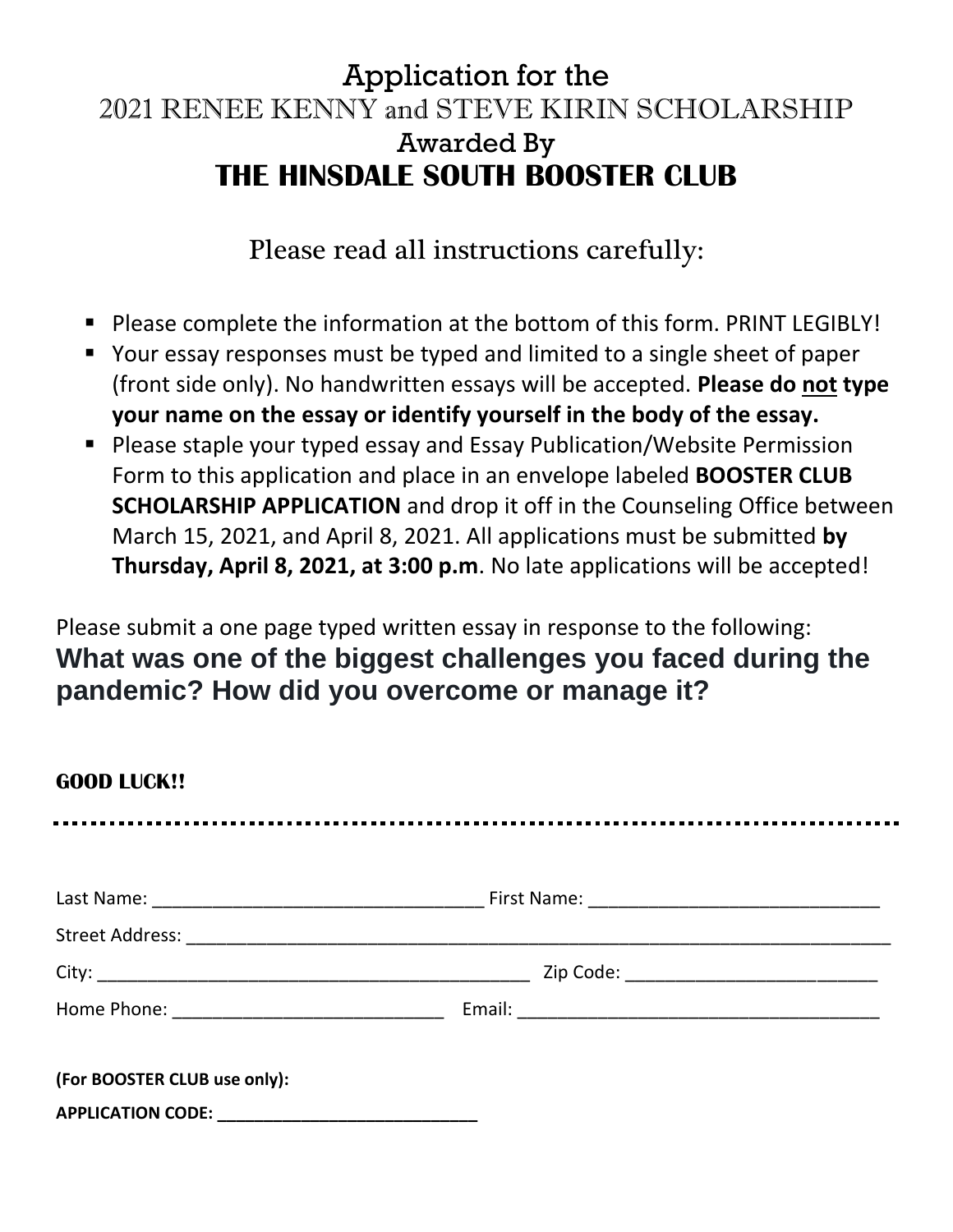## **Essay Publication/Website Permission Form**

**Please fill out and sign the appropriate statement to either give or to decline permission to publish your winning essay on the Hinsdale South High School Booster Club webpage. Please staple this form to your application and essay. Your decision to refuse permission to publish your essay will not affect your chances of winning. Winners who grant permission for publication will be required to have parental permission.** 

### *To GRANT permission to publish your essay*

I, \_\_\_\_\_\_\_\_\_\_\_\_\_\_\_\_\_\_\_\_\_\_\_\_\_\_\_\_\_\_\_\_\_\_\_\_\_\_\_\_\_\_\_\_\_\_\_\_\_\_\_\_\_\_\_\_\_ (Please print your name**) GRANT permission** for Hinsdale South High School Booster Club to publish my winning scholarship essay on the Booster Club webpage. I further give Hinsdale South High School Booster Club the perpetual, royalty-free right to use my essay in any manner including but not limited to websites.

I understand that websites have a large audience and my essay will be available to the general public. I further understand that Hinsdale South High School Booster Club assumes no liability or responsibility whatsoever concerning any consequences of such use.

I understand that if I give notice to the Website Publisher that I object to having my essay on the website, it will be removed as soon as possible.

Publication of your essay will not include your name.

| SIGNED (parent) | )atı |  |
|-----------------|------|--|
|-----------------|------|--|

### *To REFUSE permission to publish your essay*

I, \_\_\_\_\_\_\_\_\_\_\_\_\_\_\_\_\_\_\_\_\_\_\_\_\_\_\_\_\_\_\_\_\_\_\_\_\_\_\_\_\_\_\_\_\_\_\_\_\_\_\_\_\_\_\_\_ (Please print your name**) REFUSE** to grant permission for Hinsdale South High School Booster Club to publish my winning scholarship essay on the Booster Club Web Page.

| <b>SIGNE</b><br>.<br>$   -$ | --- |  |
|-----------------------------|-----|--|
|-----------------------------|-----|--|